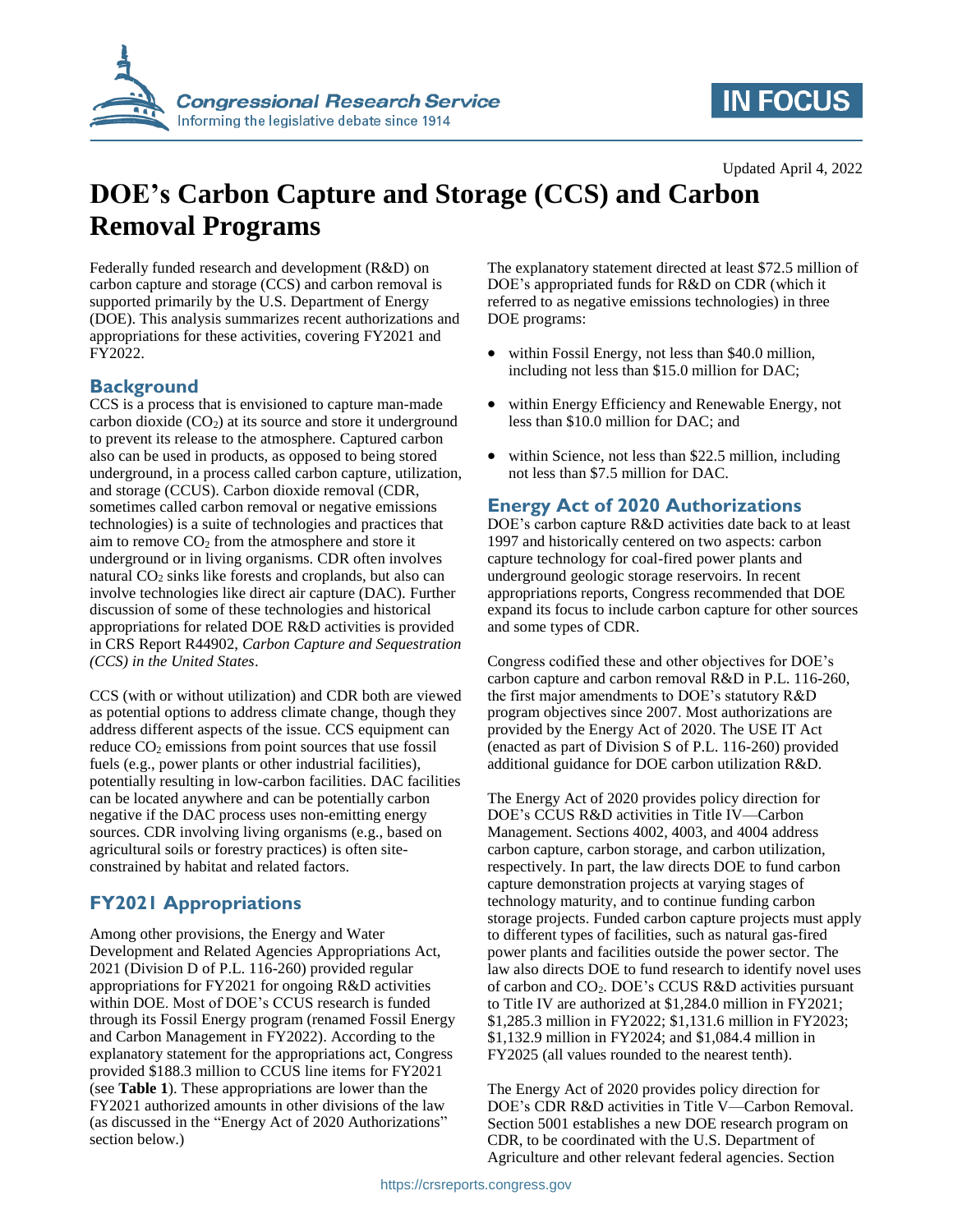5001 identifies six CDR options DOE should support: DAC, bioenergy with CCS, enhanced geological weathering, agricultural practices, forest management and afforestation, and planned or managed carbon sinks. Section 5001 also establishes Air Capture Prize Competitions for two classes of DAC. The larger competition, for more mature technologies, is authorized at \$100 million (available until expended) and may award eligible facilities up to \$180 per ton of  $CO<sub>2</sub>$  captured and stored. The awards are to be smaller if the captured  $CO<sub>2</sub>$  is utilized, including for enhanced oil recovery. DOE's CDR R&D activities pursuant to Title V are authorized at \$175.0 million in FY2021 (of which \$115.0 million is for DAC prize competitions, to remain available until expended); \$63.5 million in FY2022; \$66.2 million in FY2023; \$69.5 million in FY2024; and \$72.9 million in FY2025 (all values rounded to the nearest tenth). The FY2021 appropriations reports did not address any DAC prize competition.

#### **Infrastructure Investment and Jobs Act**

The Infrastructure Investment and Jobs Act (IIJA; P.L. 117- 58) made additional amendments to DOE's CCS and CDR programs, established several new programs, and provided supplemental appropriations for FY2022-FY2026.

One newly established program is the Carbon Dioxide Transportation Infrastructure Finance and Innovation Program (CIFIA). CIFIA is to provide low-interest loans for eligible  $CO<sub>2</sub>$  pipeline projects and grants for initial excess capacity on eligible new pipelines. CIFIA aims to

realize economies of scale for  $CO<sub>2</sub>$  transportation infrastructure in the United States and address a "chicken and egg" problem identified for CCS development. IIJA provided \$2.1 billion for CIFIA for FY2022-FY2023, the bulk of which is provided in FY2023.

Another newly established program focuses on the development of "commercial large-scale" carbon storage projects. IIJA provided \$2.5 billion for this program for FY2022-FY2026.

A third newly established program aims to develop four Regional Direct Air Capture Hubs. Each hub should have the capacity to capture, store, and/or utilize at least one million tons of  $CO<sub>2</sub>$  annually. IIJA provided \$2.5 billion for DAC hubs for FY2022-FY2026.

#### **FY2022 Appropriations**

The Energy and Water Development and Related Agencies Act, 2022 (Division D of P.L. 117-103) provided regular appropriations for DOE's R&D activities, among other provisions.

For FY2022 regular appropriations, Congress directed \$225 million for CCS, according to the explanatory statement for the appropriations act. Additionally, Congress directed \$104 million for CDR, of which not less than \$75 million is for DAC. One funded congressionally directed spending project for DOE was for CCS: \$9 million for an engineering study of a CCS project in Louisiana.

#### <span id="page-1-0"></span>**Table 1. Funding for Carbon Capture and Storage (CCS) and Carbon Removal R&D Activities at DOE**

| Budget authority in millions of dollars |                                 |                                       |                               |
|-----------------------------------------|---------------------------------|---------------------------------------|-------------------------------|
| Program Area                            | <b>FY2021</b><br><b>Enacted</b> | FY2022<br><b>Enacted</b><br>(Regular) | FY2022<br><b>Supplemental</b> |
| Carbon Capture                          | 86.3                            | 99.0                                  | 1,344.0                       |
| Carbon Utilization                      | 23.0                            | 29.0                                  | 41.0                          |
| Carbon Storage                          | 79.0                            | 97.0                                  | 500.0                         |
| <b>CIFIA</b>                            | n/a                             | n/a                                   | 3.0                           |
| <b>CCS Subtotal</b>                     | 188.3                           | 225.0                                 | 1,888.0                       |
| Carbon Dioxide Removal (FECM)           | 40.0                            | 49.0                                  | 815.0                         |
| Carbon Dioxide Removal (other offices)  | 32.5                            | 55.0                                  | n/a                           |
| <b>CDR</b> Subtotal                     | 72.5                            | 104.0                                 | 815.0                         |
| Total                                   | 260.8                           | 329.0                                 | 2,703.0                       |

**Sources:** FY2021 enacted and FY2022 enacted from explanatory statement for P.L. 117-103, Division D. FY2022 supplemental from P.L. 117- 58, Division J.

Notes: FECM = Office of Fossil Energy and Carbon Management, the lead DOE office for CCS and carbon removal research activities. CIFIA = Carbon Dioxide Transportation Infrastructure Finance and Innovation program. Some of the FY2022 supplemental appropriations for CCS are to be administered by DOE's Office of Clean Energy Demonstrations.